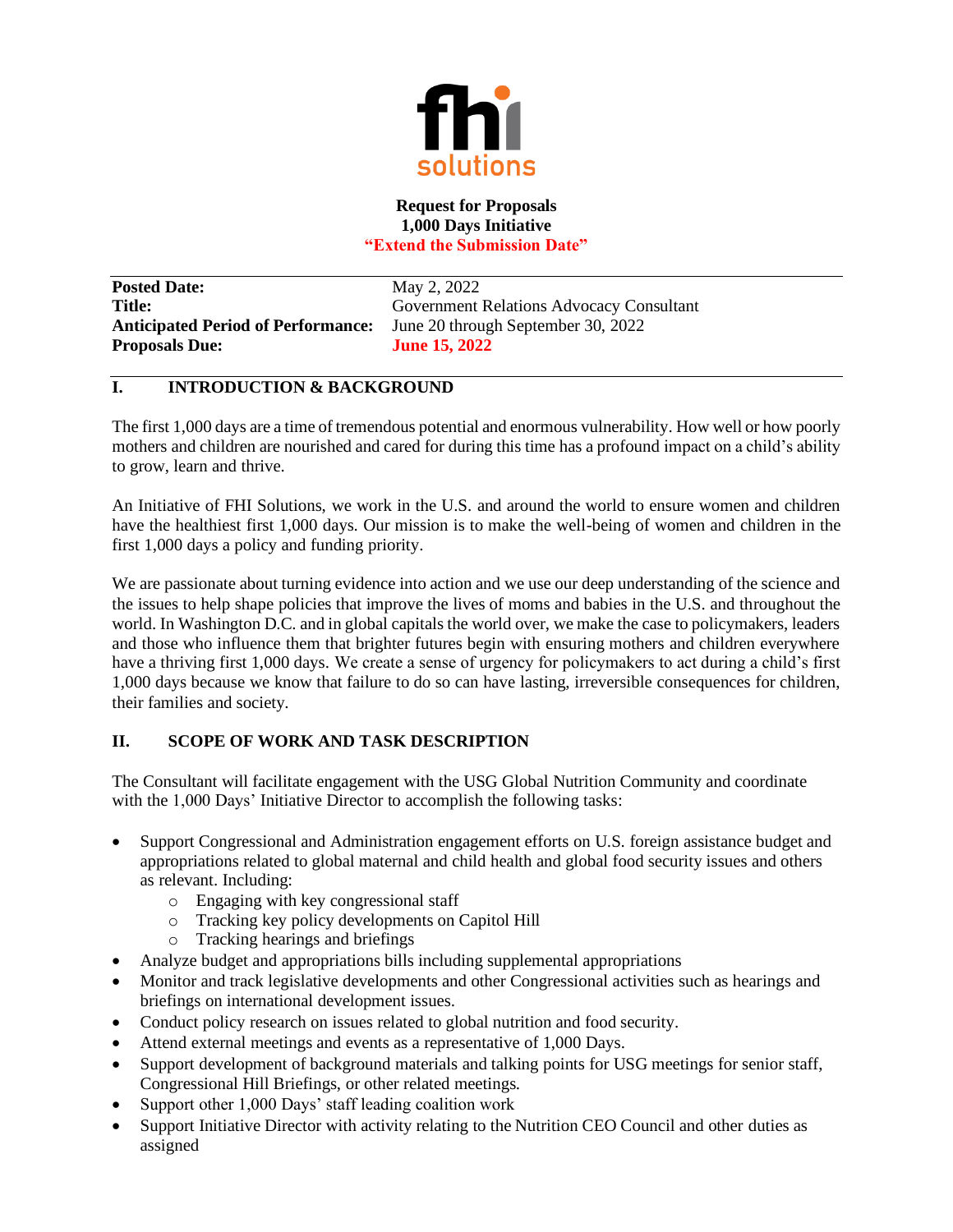- Coordinate activity to lift up Congressional champions on social media in support of the Associate Director of Communications
- Attend donor meetings (if necessary)

Education:

• Bachelor's Degree or its International Equivalent in Political Science, Government Relations, Public Health, Nutrition, Research or a Related Field.

Qualifications:

• Global Health, Nutrition, International Development, or Foreign Assistance sectors

## **III. Anticipated Timeline**

The consultant will to the 1,000 Days Initiative Director. The consultant will begin working with 1,000 Days on June 20 through September 30, 2022.

## **IV. ANTICIPATED CONTRACTUAL MECHANISM**

FHI Solutions anticipates issuing a Daily/Hourly Rate/not-to-exceed contract to the offeror(s) whose proposal is most advantageous. The agreement will be issued to the responsive offer that is selected as the highest scorer on a best value basis. Payments will be based on actual hours worked on approved activities. Certified invoices will be submitted on a routine basis and payments will be contingent on timely submission and approval of deliverables. The total budget for the consultant agreement will take into account an estimated 18-20 hours of effort a week at the negotiated hourly rate

## **V. PROPOSAL INSTRUCTIONS AND DEADLINES**

Responses to this RFP should be submitted by email to the attention of Lina Constien, Project Manager, [LConstien@fhi360.org](mailto:LConstien@fhi360.org) and cc: Meaza Getachew, [mgetachew@fhisolutions.org](mailto:mgetachew@fhisolutions.org) no later than **June 15, 2022 at 5 p.m. ET.** Proposals received after this date and time may not be accepted for consideration. FHI Solutions will acknowledge receipt of your proposal by email. Proposals must be submitted in electronic format.

Any questions or requests for clarification need to be submitted in writing to the same email addresses noted above by **June 10th at 5 p.m. ET**. Answers will be shared with all parties that have expressed interest. No telephone inquiries will be answered.

## **All email correspondence should reference "Government Relations Advocacy Consultant" in the subject line.**

#### **VI. SUBMISSION REQUIREMENTS**

To be considered, bidders must provide via email:

- 1. An updated CV (maximum 3 pages)
- 2. An expression of interest letter or cover letter
- 3. A proposed **hourly** rate, along with a completed and signed Biodata Form\*
- 4. At least two references from clients for which you have performed similar work was performed and/or examples of that work.
- *5.* Email address where confirmation of submission can be sent.